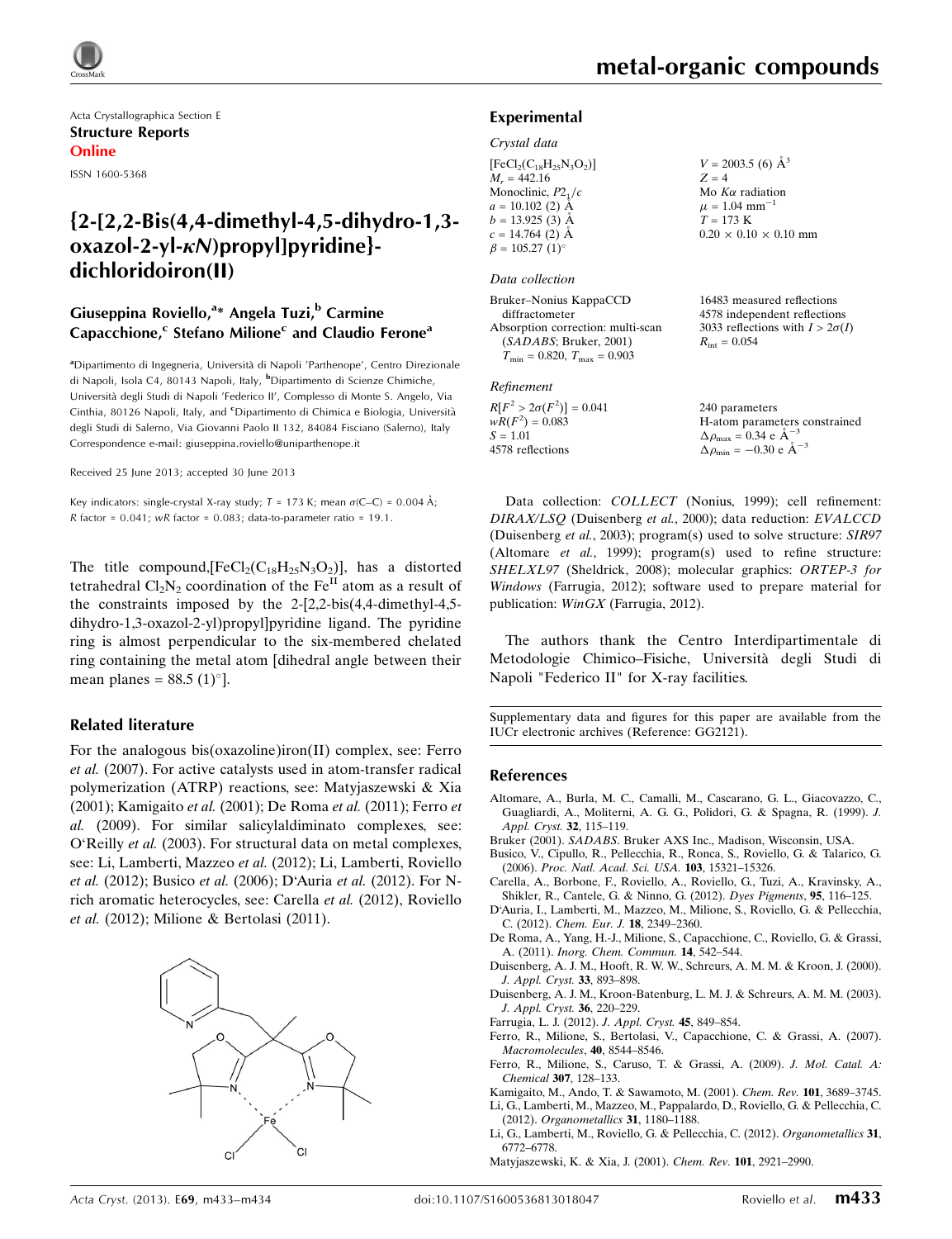[Milione, S. & Bertolasi, V. \(2011\).](https://scripts.iucr.org/cgi-bin/cr.cgi?rm=pdfbb&cnor=gg2121&bbid=BB16) *Tetrahedron Lett*. **52**, 3570–3574.

Nonius (1999). COLLECT[. Nonius BV, Delft, The Netherlands.](https://scripts.iucr.org/cgi-bin/cr.cgi?rm=pdfbb&cnor=gg2121&bbid=BB17)

[O'Reilly, R. K., Gibson, V. C., White, A. J. P. & Williams, D. J. \(2003\).](https://scripts.iucr.org/cgi-bin/cr.cgi?rm=pdfbb&cnor=gg2121&bbid=BB18) J. Am. Chem. Soc. 125[, 8450–8451.](https://scripts.iucr.org/cgi-bin/cr.cgi?rm=pdfbb&cnor=gg2121&bbid=BB18)

[Roviello, G. N., Roviello, G., Musumeci, D., Bucci, E. M. & Pedone, C. \(2012\).](https://scripts.iucr.org/cgi-bin/cr.cgi?rm=pdfbb&cnor=gg2121&bbid=BB19) [Amino Acids](https://scripts.iucr.org/cgi-bin/cr.cgi?rm=pdfbb&cnor=gg2121&bbid=BB19) 43, 1615–1623. [Sheldrick, G. M. \(2008\).](https://scripts.iucr.org/cgi-bin/cr.cgi?rm=pdfbb&cnor=gg2121&bbid=BB20) Acta Cryst. A64, 112–122.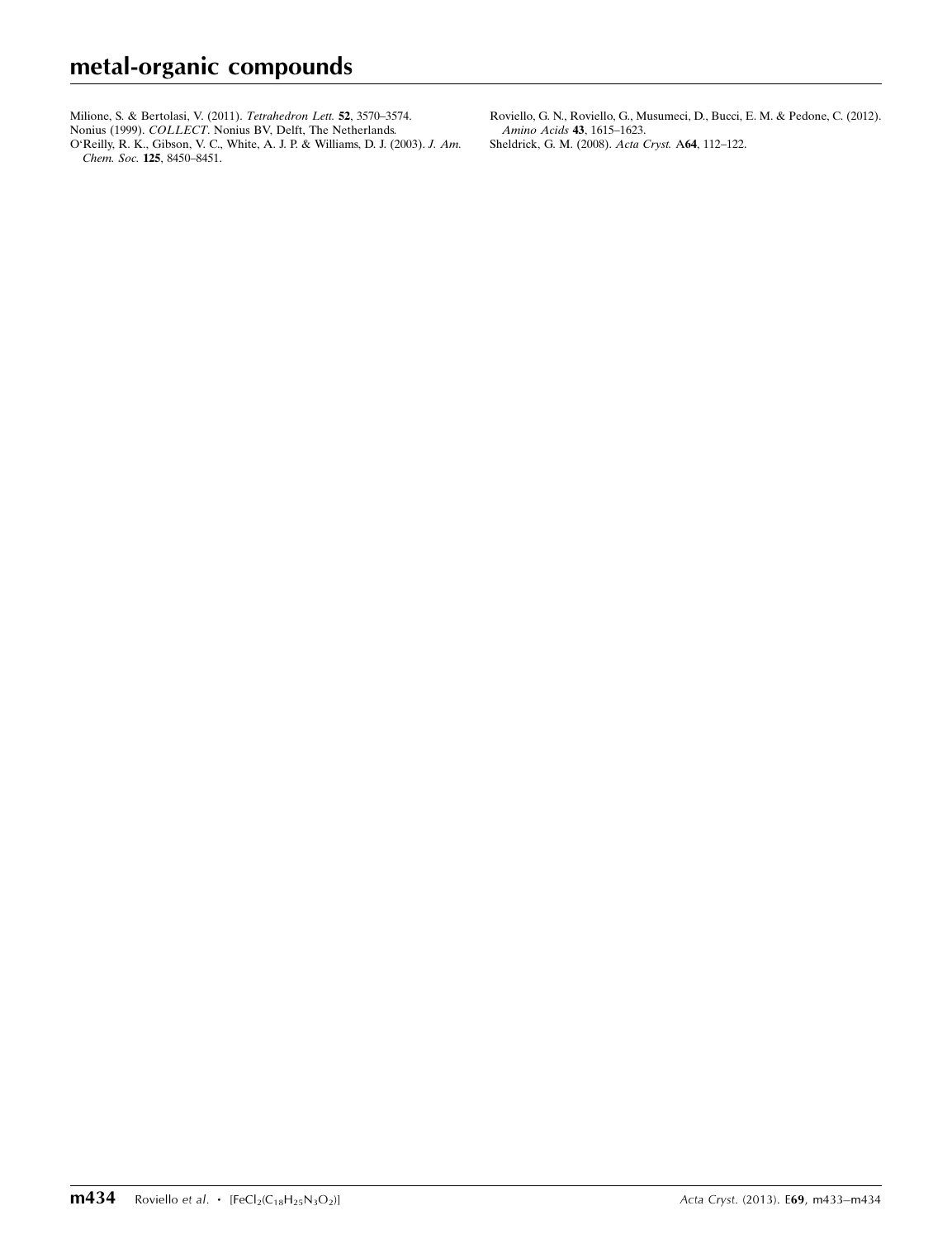## **supporting information**

*Acta Cryst.* (2013). E**69**, m433–m434 [doi:10.1107/S1600536813018047]

## **{2-[2,2-Bis(4,4-dimethyl-4,5-dihydro-1,3-oxazol-2-yl-***κN***)propyl]pyridine} dichloridoiron(II)**

## **Giuseppina Roviello, Angela Tuzi, Carmine Capacchione, Stefano Milione and Claudio Ferone**

## **S1. Comment**

Metal complexes containing bis(oxazoline) ligands have been widely investigated in the field of homogeneous and asymmetric catalysis. This type of ligands could stabilize the pseudotetrahedral coordination environment of iron(II) affording to efficient ATRP catalyst. The complex  $Fe(box-py)Cl<sub>2</sub>$  is analogous to  $Fe(box)Cl<sub>2</sub>$ , described in the literature (Ferro *et al.*, 2007) and has been investigated in order to obtaining an improved understanding of the factors influencing efficient ATRP catalysis in iron-based systems. The title compound Fe(box-py)Cl<sub>2</sub> (box-py = 2-[2,2-Bis-(4,4-dimethyl-4,5-dihydro-oxazol-2-yl)-propyl]-pyridine),  $C_{18}H_{25}C_{2}Fe_1N_3O_2$ , has been used as catalyst in the framework of still not published studies on atom transfer radical polymerization (ATRP) of styrene and methylmethacrylate. The molecular structure of Fe(box-py)Cl<sub>2</sub> shows a distorted tetrahedral geometry, due to the constraints imposed by the ligand (N1—Fe1  $-M3 = 88.85$  (7)°; Cl1—Fe1—Cl2 = 113.81 (3)°). The Fe—N and Fe—Cl bond distances are similar to that found for Fe(box)Cl2 and for similar saliclylaldiminato complex (O`Reilly *et al.*, 2003). Finally, the heteroaromatic ring is almost perpendicular to the six-membered chelated ring (angle between their mean planes is equal to 88.5 (1)°) and shows the nitrogen atom pointing towards the coordination environment of the iron.

### **S2. Experimental**

 $Fe(box-py)Cl<sub>2</sub>$  was obtained by the reaction of  $FeCl<sub>2</sub>$  with the ligand. Details for the synthesis will be reported in forthcoming work. Prismatic yellow crystals of the title complex were obtained by slow evaporation of a methylene chloride solution at room temperature.

### **S3. Refinement**

All the H atoms were generated stereochemically and refined by the riding model with C–H in the range 0.95 Å–0.99 Å and  $U_{iso}(H)=1.2U_{eq}(C)$ ; (1.5 for H atoms of methyl groups).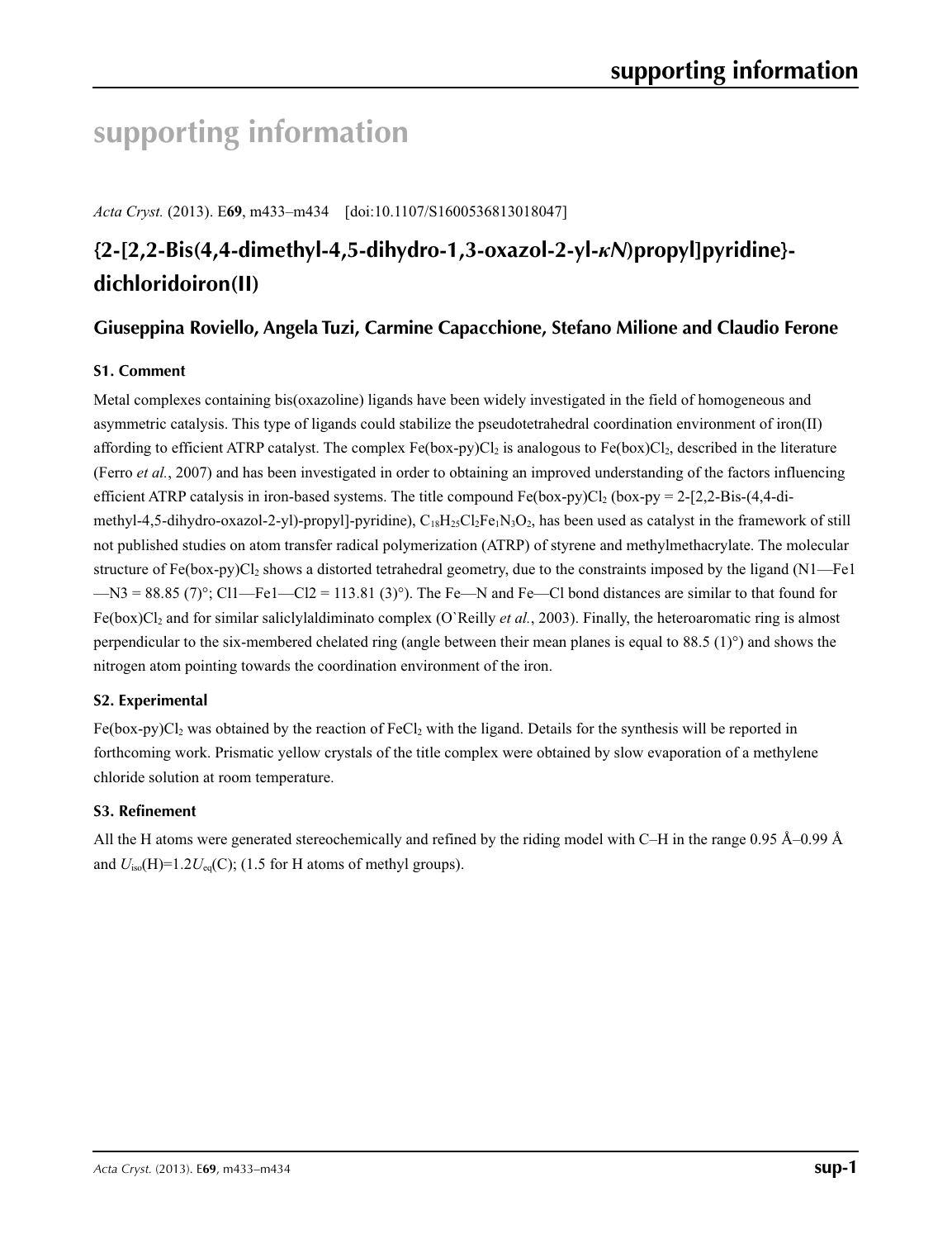

#### **Figure 1**

*ORTEP* view of the title compound. Thermal ellipsoids are drawn at 30% probability level.

## **{2-[2,2-Bis(4,4-dimethyl-4,5-dihydro-1,3-oxazol-2-yl-***κN***)propyl]pyridine}dichloridoiron(II)**

| Crystal data                                                                                                                                                                                                |                                                                                                                                                                                                                                           |
|-------------------------------------------------------------------------------------------------------------------------------------------------------------------------------------------------------------|-------------------------------------------------------------------------------------------------------------------------------------------------------------------------------------------------------------------------------------------|
| $[FeCl2(C18H25N3O2)]$<br>$M_r = 442.16$<br>Monoclinic, $P2_1/c$<br>Hall symbol: -P 2ybc<br>$a = 10.102$ (2) Å<br>$b = 13.925$ (3) Å                                                                         | $F(000) = 920$<br>$D_x = 1.466$ Mg m <sup>-3</sup><br>Mo Ka radiation, $\lambda = 0.71073$ Å<br>Cell parameters from 186 reflections<br>$\theta$ = 3.3–21.8°<br>$\mu = 1.04$ mm <sup>-1</sup><br>$T = 173 \text{ K}$                      |
| $c = 14.764(2)$ Å<br>$\beta$ = 105.27 (1) <sup>o</sup><br>$V = 2003.5$ (6) Å <sup>3</sup><br>$Z=4$<br>Data collection                                                                                       | Prism, yellow<br>$0.20 \times 0.10 \times 0.10$ mm                                                                                                                                                                                        |
| Bruker–Nonius KappaCCD<br>diffractometer<br>Radiation source: fine-focus sealed tube<br>Graphite monochromator<br>Detector resolution: 9 pixels mm <sup>-1</sup><br>CCD rotation images, thick slices scans | Absorption correction: multi-scan<br>(SADABS; Bruker, 2001)<br>$T_{\min}$ = 0.820, $T_{\max}$ = 0.903<br>16483 measured reflections<br>4578 independent reflections<br>3033 reflections with $I > 2\sigma(I)$<br>$R_{\text{int}} = 0.054$ |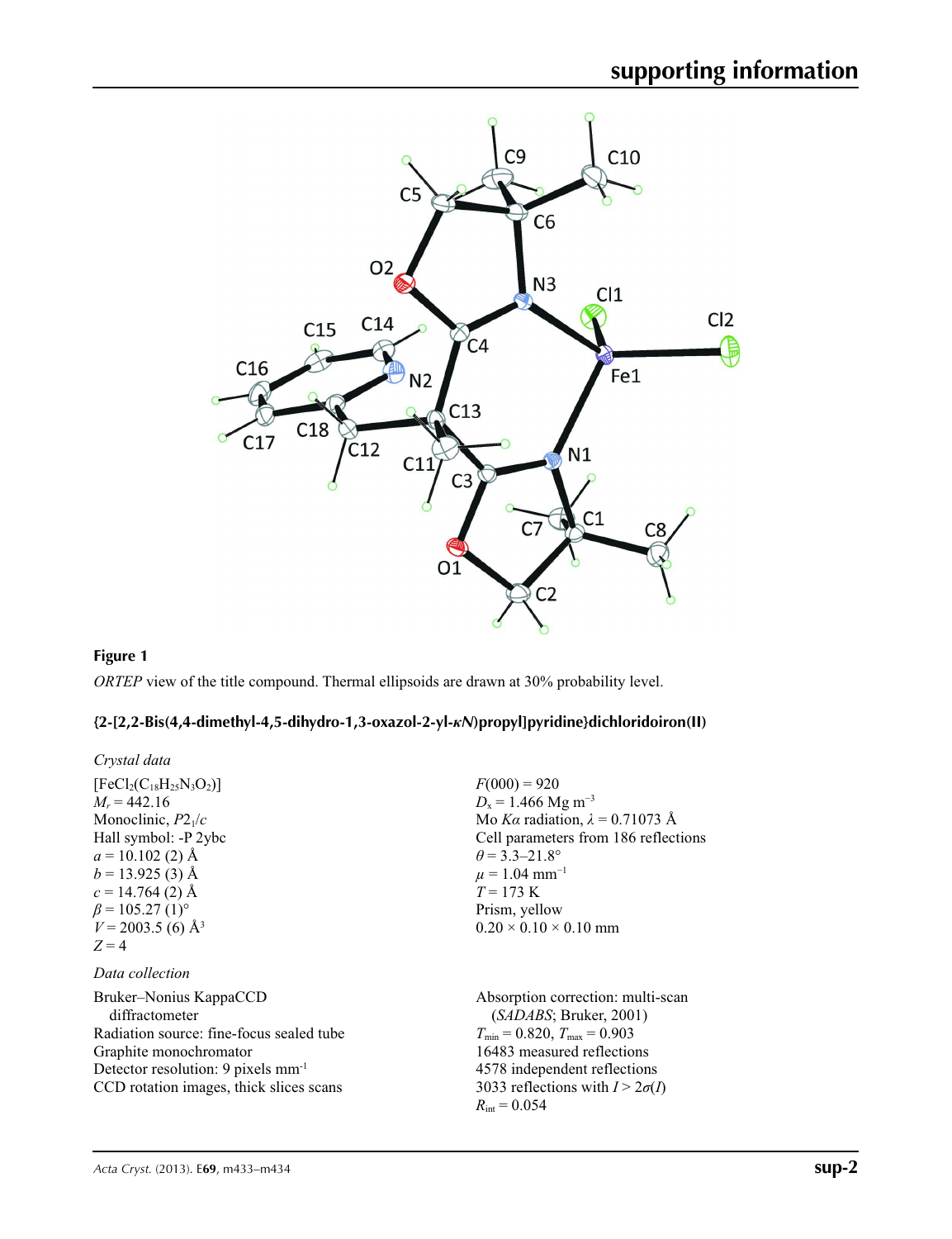| $\theta_{\text{max}} = 27.5^{\circ}, \theta_{\text{min}} = 3.2^{\circ}$ | $k = -17 \rightarrow 17$                           |
|-------------------------------------------------------------------------|----------------------------------------------------|
| $h = -12 \rightarrow 13$                                                | $l = -17 \rightarrow 19$                           |
| Refinement                                                              |                                                    |
| Refinement on $F^2$                                                     | Secondary atom site location: difference Fourier   |
| Least-squares matrix: full                                              | map                                                |
| $R[F^2 > 2\sigma(F^2)] = 0.041$                                         | Hydrogen site location: inferred from              |
| $wR(F^2) = 0.083$                                                       | neighbouring sites                                 |
| $S = 1.01$                                                              | H-atom parameters constrained                      |
| 4578 reflections                                                        | $w = 1/[\sigma^2(F_0^2) + (0.0268P)^2 + 1.0658P]$  |
| 240 parameters                                                          | where $P = (F_0^2 + 2F_c^2)/3$                     |
| 0 restraints                                                            | $(\Delta/\sigma)_{\text{max}} = 0.001$             |
| Primary atom site location: structure-invariant                         | $\Delta \rho_{\text{max}} = 0.34 \text{ e A}^{-3}$ |
| direct methods                                                          | $\Delta \rho_{\rm min} = -0.30 \text{ e A}^{-3}$   |

#### *Special details*

**Geometry**. All e.s.d.'s (except the e.s.d. in the dihedral angle between two l.s. planes) are estimated using the full covariance matrix. The cell e.s.d.'s are taken into account individually in the estimation of e.s.d.'s in distances, angles and torsion angles; correlations between e.s.d.'s in cell parameters are only used when they are defined by crystal symmetry. An approximate (isotropic) treatment of cell e.s.d.'s is used for estimating e.s.d.'s involving l.s. planes.

**Refinement**. Refinement of  $F^2$  against ALL reflections. The weighted *R*-factor  $wR$  and goodness of fit *S* are based on  $F^2$ , conventional *R*-factors *R* are based on *F*, with *F* set to zero for negative  $F^2$ . The threshold expression of  $F^2 > \sigma(F^2)$  is used only for calculating *R*-factors(gt) *etc*. and is not relevant to the choice of reflections for refinement. *R*-factors based on *F*<sup>2</sup> are statistically about twice as large as those based on *F*, and *R*- factors based on ALL data will be even larger.

*Fractional atomic coordinates and isotropic or equivalent isotropic displacement parameters (Å2 )*

|                  | $\mathcal{X}$ | $\mathcal{V}$ | z           | $U_{\rm iso}*/U_{\rm eq}$ |  |
|------------------|---------------|---------------|-------------|---------------------------|--|
| Fe1              | 0.89069(4)    | 0.34069(2)    | 0.30170(2)  | 0.01876(10)               |  |
| C <sub>11</sub>  | 0.87074(7)    | 0.33484(5)    | 0.14547(4)  | 0.03170(17)               |  |
| Cl2              | 1.10937(7)    | 0.33479(5)    | 0.39080(5)  | 0.03539(17)               |  |
| O <sub>1</sub>   | 0.58286(18)   | 0.18564(11)   | 0.38732(12) | 0.0238(4)                 |  |
| O2               | 0.59661(18)   | 0.52345(11)   | 0.36945(12) | 0.0245(4)                 |  |
| N1               | 0.7675(2)     | 0.24265(13)   | 0.34819(13) | 0.0172(4)                 |  |
| N <sub>3</sub>   | 0.7766(2)     | 0.45103(13)   | 0.33782(13) | 0.0177(4)                 |  |
| N2               | 0.5051(2)     | 0.35734(15)   | 0.19970(14) | 0.0257(5)                 |  |
| C1               | 0.7779(3)     | 0.13552(16)   | 0.34031(16) | 0.0193(5)                 |  |
| C <sub>2</sub>   | 0.6654(3)     | 0.10073(17)   | 0.38508(19) | 0.0267(6)                 |  |
| H2A              | 0.6096        | 0.0494        | 0.3468      | $0.027*$                  |  |
| H2B              | 0.7059        | 0.0759        | 0.4493      | $0.027*$                  |  |
| C <sub>3</sub>   | 0.6578(3)     | 0.26111(16)   | 0.37190(16) | 0.0177(5)                 |  |
| C4               | 0.6652(3)     | 0.44283(16)   | 0.36183(15) | 0.0169(5)                 |  |
| C <sub>5</sub>   | 0.6871(3)     | 0.60246(17)   | 0.36051(19) | 0.0268(6)                 |  |
| H <sub>5</sub> A | 0.7304        | 0.6313        | 0.4225      | $0.027*$                  |  |
| H5B              | 0.6359        | 0.6529        | 0.3183      | $0.027*$                  |  |
| C6               | 0.7948(3)     | 0.55571(17)   | 0.31880(18) | 0.0244(6)                 |  |
| C7               | 0.7456(3)     | 0.11024(19)   | 0.23679(17) | 0.0309(6)                 |  |
| H7A              | 0.6525        | 0.1318        | 0.2052      | $0.031*$                  |  |
| H7B              | 0.7518        | 0.0405        | 0.2298      | $0.031*$                  |  |
| H7C              | 0.8116        | 0.1421        | 0.2086      | $0.031*$                  |  |
| C8               | 0.9184(3)     | 0.10127(19)   | 0.3938(2)   | 0.0331(7)                 |  |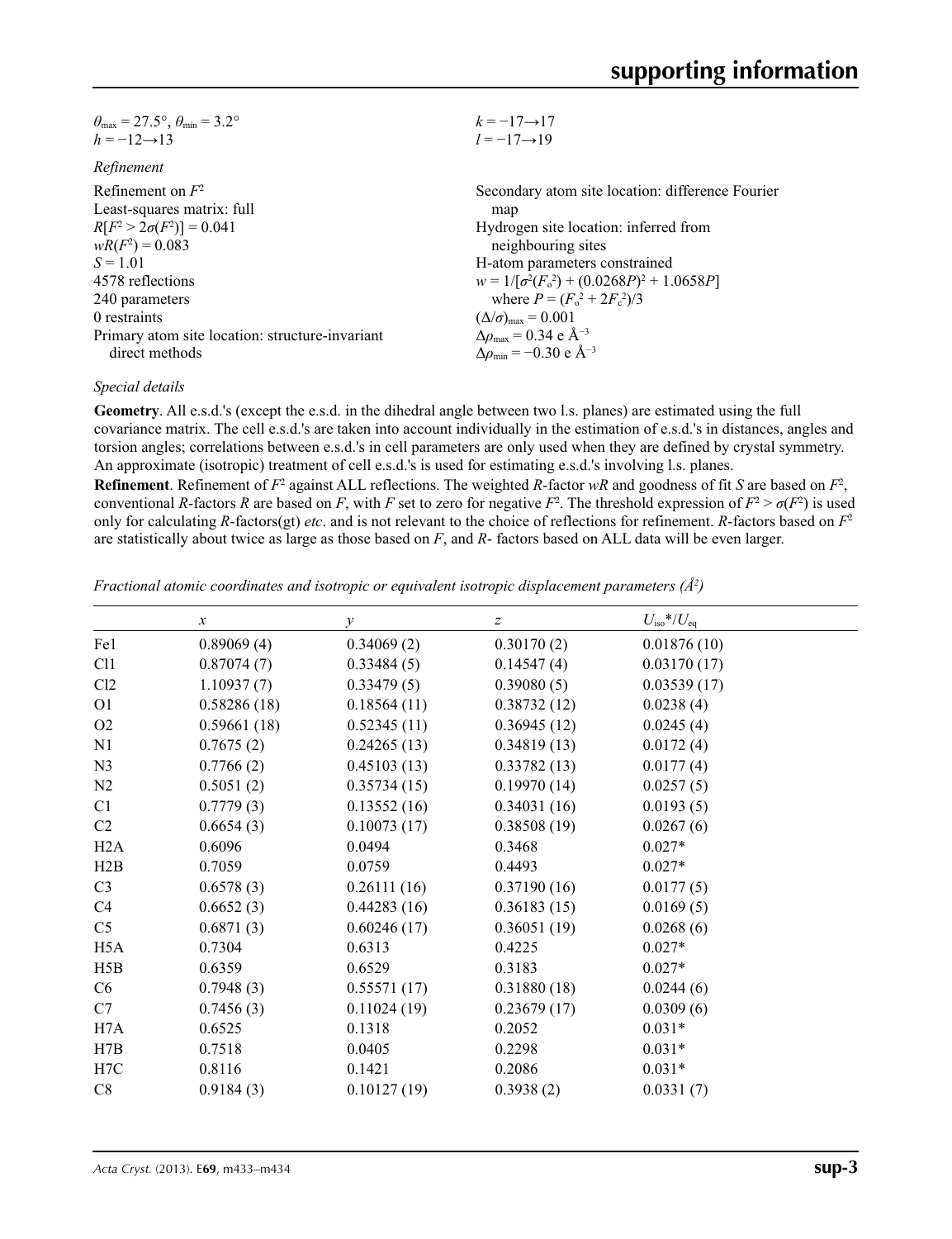| H8B               | 0.9881    | 0.1317      | 0.3680      | $0.033*$  |
|-------------------|-----------|-------------|-------------|-----------|
| H <sub>8</sub> A  | 0.9237    | 0.0314      | 0.3878      | $0.033*$  |
| H8C               | 0.9348    | 0.1185      | 0.4602      | $0.033*$  |
| C9                | 0.7624(3) | 0.57103(19) | 0.21363(19) | 0.0373(7) |
| H9B               | 0.8259    | 0.5331      | 0.1880      | $0.037*$  |
| H <sub>9</sub> C  | 0.7726    | 0.6392      | 0.2005      | $0.037*$  |
| H <sub>9</sub> A  | 0.6680    | 0.5507      | 0.1844      | $0.037*$  |
| C10               | 0.9397(3) | 0.5868(2)   | 0.3683(2)   | 0.0381(7) |
| H10C              | 0.9567    | 0.5757      | 0.4359      | $0.038*$  |
| H10B              | 0.9506    | 0.6553      | 0.3568      | $0.038*$  |
| H10A              | 1.0053    | 0.5496      | 0.3441      | $0.038*$  |
| C11               | 0.6263(3) | 0.36275(18) | 0.49971(16) | 0.0267(6) |
| H11A              | 0.5805    | 0.3094      | 0.5225      | $0.027*$  |
| H11B              | 0.5905    | 0.4238      | 0.5163      | $0.027*$  |
| H <sub>11</sub> C | 0.7253    | 0.3594      | 0.5287      | $0.027*$  |
| C12               | 0.4431(3) | 0.35778(17) | 0.34699(16) | 0.0213(5) |
| H12B              | 0.4009    | 0.3028      | 0.3715      | $0.021*$  |
| H12A              | 0.4052    | 0.4174      | 0.3667      | $0.021*$  |
| C13               | 0.5987(2) | 0.35583(16) | 0.39150(15) | 0.0177(5) |
| C14               | 0.4740(3) | 0.35449(17) | 0.10478(16) | 0.0253(6) |
| H <sub>14</sub>   | 0.5460    | 0.3588      | 0.0745      | $0.025*$  |
| C15               | 0.3403(3) | 0.34549(18) | 0.05079(18) | 0.0332(7) |
| H15               | 0.3206    | 0.3424      | $-0.0157$   | $0.033*$  |
| C16               | 0.2350(3) | 0.34100(19) | 0.09531(19) | 0.0355(7) |
| H16               | 0.1424    | 0.3349      | 0.0593      | $0.035*$  |
| C17               | 0.2649(3) | 0.34528(18) | 0.18914(18) | 0.0263(6) |
| H17               | 0.1937    | 0.3430      | 0.2202      | $0.026*$  |
| C18               | 0.4028(3) | 0.35314(16) | 0.24126(16) | 0.0225(5) |
|                   |           |             |             |           |

*Atomic displacement parameters (Å2 )*

|                 | $U^{11}$   | $U^{22}$    | $U^{33}$    | $U^{12}$      | $U^{13}$    | $U^{23}$      |
|-----------------|------------|-------------|-------------|---------------|-------------|---------------|
| Fe1             | 0.0160(2)  | 0.02093(18) | 0.02094(18) | 0.00010(16)   | 0.00769(14) | 0.00049(15)   |
| C <sub>11</sub> | 0.0378(4)  | 0.0372(4)   | 0.0234(3)   | 0.0015(3)     | 0.0140(3)   | 0.0002(3)     |
| Cl2             | 0.0185(4)  | 0.0517(4)   | 0.0342(3)   | 0.0017(3)     | 0.0038(3)   | 0.0017(3)     |
| O <sub>1</sub>  | 0.0232(11) | 0.0157(9)   | 0.0363(10)  | $-0.0017(7)$  | 0.0145(8)   | 0.0011(7)     |
| O2              | 0.0225(11) | 0.0166(9)   | 0.0380(10)  | 0.0018(7)     | 0.0141(8)   | 0.0010(8)     |
| N1              | 0.0174(12) | 0.0160(10)  | 0.0184(10)  | 0.0008(8)     | 0.0048(9)   | $-0.0005(8)$  |
| N <sub>3</sub>  | 0.0167(12) | 0.0157(10)  | 0.0215(10)  | $-0.0015(8)$  | 0.0063(9)   | 0.0002(8)     |
| N2              | 0.0259(13) | 0.0276(12)  | 0.0242(11)  | 0.0005(10)    | 0.0076(9)   | $-0.0008(9)$  |
| C <sub>1</sub>  | 0.0208(15) | 0.0156(12)  | 0.0207(12)  | 0.0002(10)    | 0.0045(10)  | $-0.0012(10)$ |
| C <sub>2</sub>  | 0.0315(17) | 0.0166(13)  | 0.0353(15)  | $-0.0001(11)$ | 0.0148(12)  | 0.0009(11)    |
| C <sub>3</sub>  | 0.0171(14) | 0.0187(12)  | 0.0166(12)  | $-0.0017(10)$ | 0.0033(10)  | 0.0024(10)    |
| C4              | 0.0181(14) | 0.0161(12)  | 0.0158(11)  | 0.0008(10)    | 0.0033(10)  | $-0.0013(10)$ |
| C <sub>5</sub>  | 0.0275(17) | 0.0151(13)  | 0.0398(15)  | $-0.0049(11)$ | 0.0123(13)  | $-0.0007(11)$ |
| C <sub>6</sub>  | 0.0264(16) | 0.0152(13)  | 0.0338(14)  | $-0.0021(11)$ | 0.0118(12)  | 0.0006(11)    |
| C7              | 0.0393(19) | 0.0257(14)  | 0.0288(14)  | $-0.0030(13)$ | 0.0112(13)  | $-0.0042(12)$ |
| C8              | 0.0264(17) | 0.0239(14)  | 0.0455(17)  | 0.0023(12)    | 0.0033(13)  | $-0.0018(13)$ |
|                 |            |             |             |               |             |               |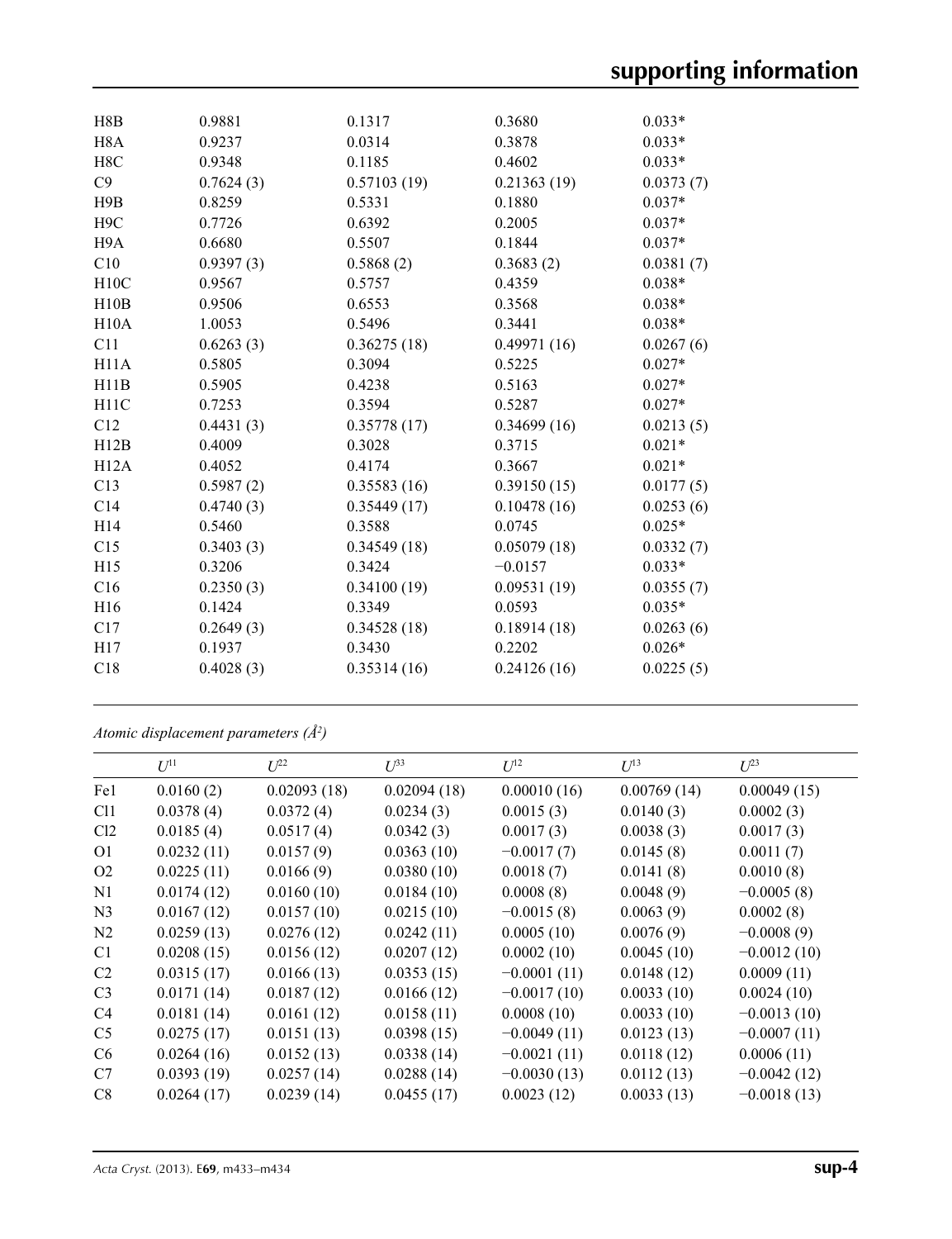# **supporting information**

| C9              | 0.054(2)   | 0.0259(15) | 0.0365(16) | 0.0012(14)    | 0.0201(15)    | 0.0082(13)    |
|-----------------|------------|------------|------------|---------------|---------------|---------------|
| C10             | 0.0278(18) | 0.0258(15) | 0.062(2)   | $-0.0077(13)$ | 0.0142(15)    | $-0.0048(14)$ |
| C <sub>11</sub> | 0.0331(17) | 0.0281(15) | 0.0203(12) | 0.0014(12)    | 0.0098(11)    | 0.0004(11)    |
| C <sub>12</sub> | 0.0181(14) | 0.0210(13) | 0.0257(13) | $-0.0014(10)$ | 0.0076(10)    | 0.0008(11)    |
| C13             | 0.0174(13) | 0.0191(12) | 0.0186(11) | 0.0002(10)    | 0.0083(10)    | $-0.0001(10)$ |
| C14             | 0.0310(16) | 0.0229(13) | 0.0224(13) | 0.0020(11)    | 0.0078(11)    | $-0.0033(11)$ |
| C15             | 0.052(2)   | 0.0222(13) | 0.0200(13) | 0.0049(14)    | $-0.0001(12)$ | $-0.0018(12)$ |
| C16             | 0.0263(16) | 0.0253(14) | 0.0426(16) | 0.0021(13)    | $-0.0124(13)$ | $-0.0020(13)$ |
| C17             | 0.0216(15) | 0.0190(13) | 0.0386(15) | 0.0014(11)    | 0.0082(12)    | $-0.0056(12)$ |
| C <sub>18</sub> | 0.0235(15) | 0.0163(12) | 0.0268(13) | 0.0020(11)    | 0.0052(11)    | $-0.0004(10)$ |
|                 |            |            |            |               |               |               |

## *Geometric parameters (Å, º)*

| Fel-N1            | 2.0821(19) | $C7 - H7B$    | 0.9800   |
|-------------------|------------|---------------|----------|
| Fel-N3            | 2.073(2)   | $C7 - H7C$    | 0.9800   |
| Fel-Cl1           | 2.2633(7)  | $C8 - H8B$    | 0.9800   |
| Fe1-Cl2           | 2.2552(9)  | $C8 - H8A$    | 0.9800   |
| $O1-C3$           | 1.349(3)   | $C8 - H8C$    | 0.9800   |
| $O1 - C2$         | 1.453(3)   | $C9 - H9B$    | 0.9800   |
| $O2 - C4$         | 1.340(3)   | $C9 - H9C$    | 0.9800   |
| $O2-C5$           | 1.458(3)   | $C9 - H9A$    | 0.9800   |
| $N1 - C3$         | 1.272(3)   | C10-H10C      | 0.9800   |
| $N1 - C1$         | 1.502(3)   | $C10 - H10B$  | 0.9800   |
| $N3-C4$           | 1.271(3)   | $C10 - H10A$  | 0.9800   |
| $N3-C6$           | 1.505(3)   | $C11 - C13$   | 1.551(3) |
| $N2 - C18$        | 1.335(3)   | $C11 - H11A$  | 0.9800   |
| $N2 - C14$        | 1.354(3)   | $C11 - H11B$  | 0.9800   |
| $C1-C8$           | 1.508(4)   | $C11 - H11C$  | 0.9800   |
| $C1-C7$           | 1.518(3)   | $C12 - C18$   | 1.507(3) |
| $C1-C2$           | 1.536(3)   | $C12 - C13$   | 1.535(3) |
| $C2 - H2A$        | 0.9900     | $C12 - H12B$  | 0.9900   |
| $C2 - H2B$        | 0.9900     | $C12 - H12A$  | 0.9900   |
| $C3 - C13$        | 1.507(3)   | $C14 - C15$   | 1.381(4) |
| $C4 - C13$        | 1.506(3)   | $C14 - H14$   | 0.9500   |
| $C5-C6$           | 1.530(3)   | $C15 - C16$   | 1.392(4) |
| $C5 - H5A$        | 0.9900     | $C15 - H15$   | 0.9500   |
| $C5 - H5B$        | 0.9900     | $C16 - C17$   | 1.339(4) |
| $C6-C9$           | 1.515(4)   | $C16 - H16$   | 0.9500   |
| $C6 - C10$        | 1.517(4)   | $C17 - C18$   | 1.408(4) |
| $C7 - H7A$        | 0.9800     | $C17 - H17$   | 0.9500   |
|                   |            |               |          |
| $N3$ -Fel-N1      | 88.85 (7)  | $C1-C8 - H8B$ | 109.5    |
| $N3$ -Fel-Cl2     | 113.73(6)  | $C1-C8 - H8A$ | 109.5    |
| $N1$ -Fel-Cl2     | 111.27(6)  | $H8B-C8-H8A$  | 109.5    |
| $N3$ -Fel-Cll     | 112.50(6)  | $C1-C8-H8C$   | 109.5    |
| $N1$ -Fe $1$ -Cl1 | 114.32(6)  | Н8В-С8-Н8С    | 109.5    |
| $Cl2$ -Fel-Cl1    | 113.81(3)  | Н8А-С8-Н8С    | 109.5    |
| $C3 - 01 - C2$    | 106.19(18) | $C6-C9$ —H9B  | 109.5    |
|                   |            |               |          |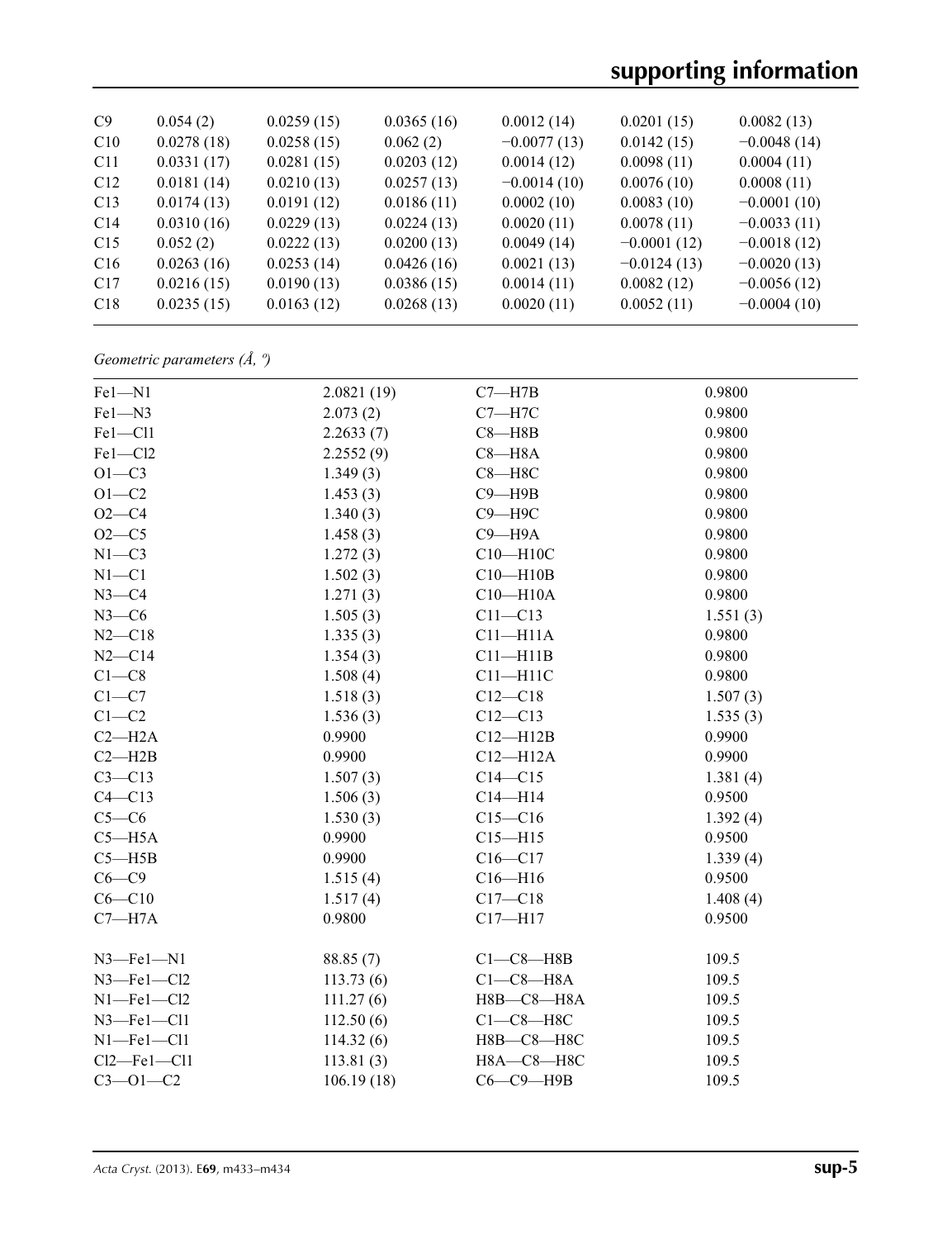| $C4 - 02 - C5$   | 105.92(18)  | С6-С9-Н9С            | 109.5       |
|------------------|-------------|----------------------|-------------|
| $C3-M1-C1$       | 107.81(19)  | Н9В-С9-Н9С           | 109.5       |
| $C3-M1-Fe1$      | 126.70(16)  | $C6-C9$ —H9A         | 109.5       |
| $Cl-M1$ -Fel     | 124.42(15)  | Н9В-С9-Н9А           | 109.5       |
|                  |             |                      | 109.5       |
| $C4 - N3 - C6$   | 107.4(2)    | Н9С-С9-Н9А           |             |
| $C4 - N3 - Fe1$  | 126.74(16)  | C6-C10-H10C          | 109.5       |
| $C6 - N3 - Fe1$  | 124.51(15)  | $C6-C10-H10B$        | 109.5       |
| $C18 - N2 - C14$ | 118.6(2)    | $H10C - C10 - H10B$  | 109.5       |
| $N1-C1-C8$       | 110.4(2)    | $C6-C10-H10A$        | 109.5       |
| $N1-C1-C7$       | 107.91(19)  | $H10C - C10 - H10A$  | 109.5       |
| $C8-C1-C7$       | 112.1(2)    | H10B-C10-H10A        | 109.5       |
| $N1-C1-C2$       | 101.83(18)  | $C13 - C11 - H11A$   | 109.5       |
| $C8-C1-C2$       | 112.1(2)    | $C13-C11-H11B$       | 109.5       |
| $C7-C1-C2$       | 111.9(2)    | $H11A - C11 - H11B$  | 109.5       |
| $O1 - C2 - C1$   | 104.33(18)  | $C13 - C11 - H11C$   | 109.5       |
| $O1-C2-H2A$      | 110.9       | $H11A - C11 - H11C$  | 109.5       |
| $C1-C2-H2A$      | 110.9       | H11B-C11-H11C        | 109.5       |
| $O1-C2-H2B$      | 110.9       | $C18-C12-C13$        | 114.2(2)    |
| $C1-C2-H2B$      | 110.9       | $C18 - C12 - H12B$   | 108.7       |
| $H2A - C2 - H2B$ | 108.9       | $C13 - C12 - H12B$   | 108.7       |
| $N1 - C3 - O1$   |             | $C18 - C12 - H12A$   | 108.7       |
|                  | 117.2(2)    |                      |             |
| $N1 - C3 - C13$  | 130.4(2)    | $C13 - C12 - H12A$   | 108.7       |
| $O1 - C3 - C13$  | 112.4(2)    | $H12B - C12 - H12A$  | 107.6       |
| $N3 - C4 - O2$   | 117.6(2)    | $C4 - C13 - C3$      | 114.71(19)  |
| $N3 - C4 - C13$  | 130.5(2)    | $C4 - C13 - C12$     | 110.27(19)  |
| $O2-C4-C13$      | 111.7(2)    | $C3 - C13 - C12$     | 110.26(19)  |
| $O2-C5-C6$       | 104.15(18)  | $C4 - C13 - C11$     | 106.07(19)  |
| $O2-C5-H5A$      | 110.9       | $C3 - C13 - C11$     | 106.22(19)  |
| $C6-C5-H5A$      | 110.9       | $C12-C13-C11$        | 109.02(19)  |
| $O2-C5-H5B$      | 110.9       | $N2 - C14 - C15$     | 121.7(2)    |
| $C6-C5-H5B$      | 110.9       | $N2 - C14 - H14$     | 119.2       |
| $H5A - C5 - H5B$ | 108.9       | $C15 - C14 - H14$    | 119.2       |
| $N3 - C6 - C9$   | 108.9(2)    | $C14 - C15 - C16$    | 119.0(2)    |
| $N3 - C6 - C10$  | 109.7(2)    | $C14 - C15 - H15$    | 120.5       |
| $C9 - C6 - C10$  | 111.9(2)    | $C16 - C15 - H15$    | 120.5       |
| $N3-C6-C5$       | 101.67(19)  | $C17-C16-C15$        | 119.7(3)    |
| $C9 - C6 - C5$   | 111.6(2)    | $C17 - C16 - H16$    | 120.2       |
| $C10-C6-C5$      |             | $C15-C16-H16$        | 120.2       |
|                  | 112.5(2)    |                      |             |
| $C1-C7-H7A$      | 109.5       | $C16 - C17 - C18$    | 119.3(3)    |
| $C1-C7-H7B$      | 109.5       | C16-C17-H17          | 120.3       |
| $H7A - C7 - H7B$ | 109.5       | C18-C17-H17          | 120.3       |
| $C1-C7-H7C$      | 109.5       | $N2 - C18 - C17$     | 121.8(2)    |
| $H7A - C7 - H7C$ | 109.5       | $N2 - C18 - C12$     | 116.3(2)    |
| $H7B - C7 - H7C$ | 109.5       | $C17 - C18 - C12$    | 121.9(2)    |
| $N3$ —Fe1—N1—C3  | 9.1(2)      | $C4 - N3 - C6 - C9$  | $-105.0(2)$ |
| $Cl2$ -Fel-N1-C3 | 124.2(2)    | $Fe1 - N3 - C6 - C9$ | 62.7(3)     |
| $Cl1$ -Fel-N1-C3 | $-105.2(2)$ | $C4 - N3 - C6 - C10$ | 132.2(2)    |
|                  |             |                      |             |